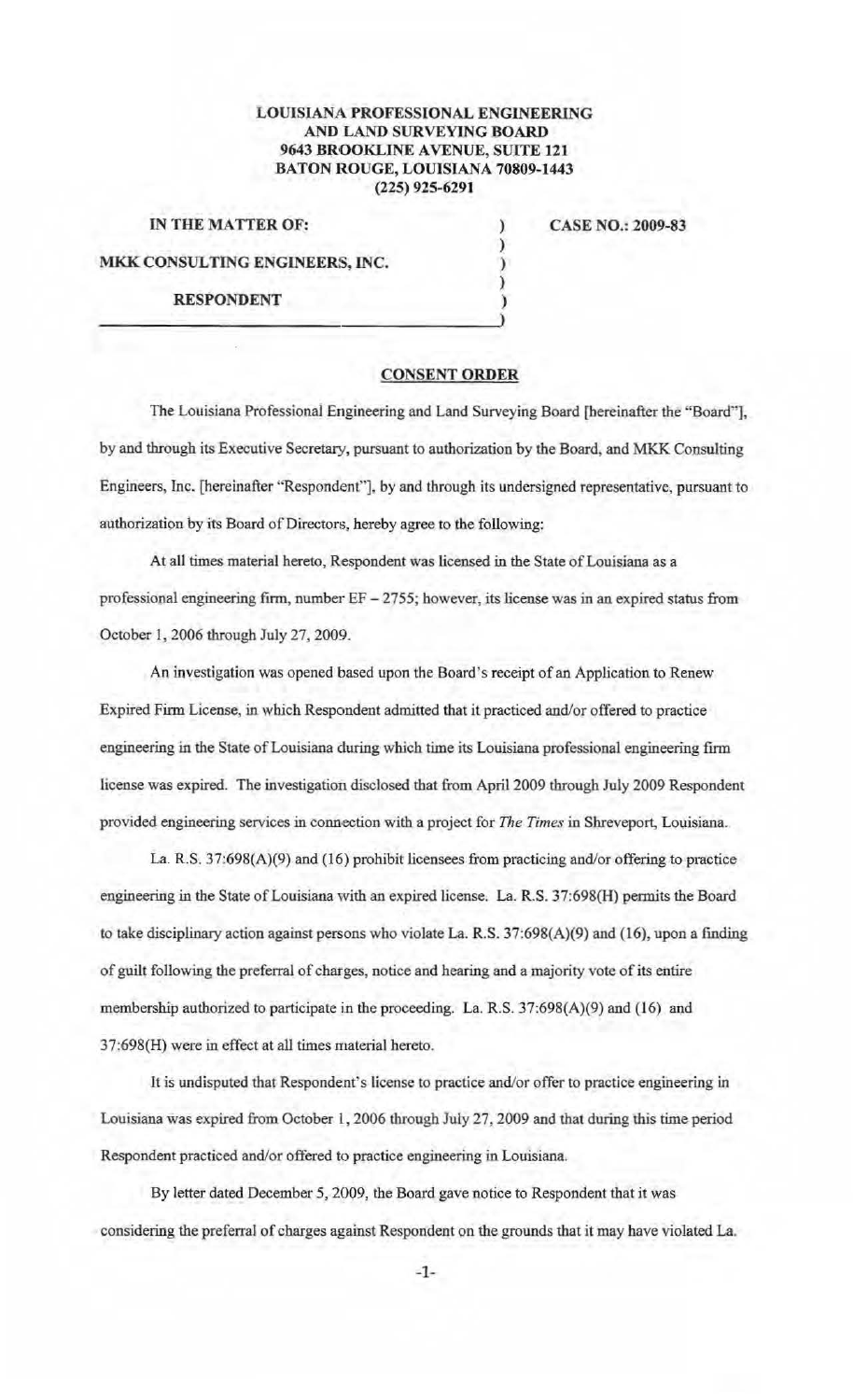R.S. 37:698(A)(9) and (16), relative to practicing and/or offering to practice engineering in the State of Louisiana with an expired license.

Wishing to dispense with the need for further disciplinary action and to conclude the instant proceeding without further delay and expense, for the purpose of this proceeding only, Respondent and the Board do hereby enter into this Consent Order, in which Respondent of its own free will consents to the issuance of a Consent Order by the Board, wherein Respondent agrees to (a) pay a fme of two hundred and fifty (\$250.00) dollars, (b) pay administrative costs of two hundred ninety- ., seven and 7 1/100 (\$297.71) dollars, (e) have its supervising professional successfully complete the Board's online Louisiana Laws and Rules Examination, and (d) the publishing of this Consent Order on the Board's website and a summary of this matter in the Board's official journal, the Louisiana Engineer and Surveyor Journal, and the reporting of this matter to the National Council of Examiners for Engineering and Surveying (NCEES), identifying Respondent by name.

Respondent admits to violations of the referenced statutes and/or rules regarding the practicing of and/or offering to practice engineering in the State of Louisiana with an expired license. Respondent acknowledges awareness of said laws and/or rules and states that it will comply with all applicable laws and rules henceforth. Respondent bas been advised of its right to be represented by counsel before the Board and/or to appear at any hearing personally or by counsel and present witnesses and evidence in its own behalf, and it hereby waives this right and its right to appeal; and it states affirmatively that it has been afforded all administrative remedies due it under the law.

Therefore, in consideration of the foregoing and by its signing this Consent Order, Respondent does hereby waive its right to a hearing before the Board, to the presenting of evidence and witnesses in its behalf, to Findings of Fact and Conclusions of Law in this case, and to judicial review of this Consent Order.

Respondent hereby represents (a) that it fully understands the meaning and intent of this Consent Order, including but not limited to its final and binding effect, (b) that it has voluntarily entered into this Consent Order and that no other promise or agreement of any kind has been made to or with it by any person whatsoever to cause the execution of this instrument and (c) that the sanctions set forth in this Consent Order do not prevent the Board from taking further disciplinary or enforcement action against Respondent on matters not specifically addressed in this Consent Order.

WHEREFORE, the Louisiana Professional Engineering and Land Surveying Board and Respondent agree that:

-2-